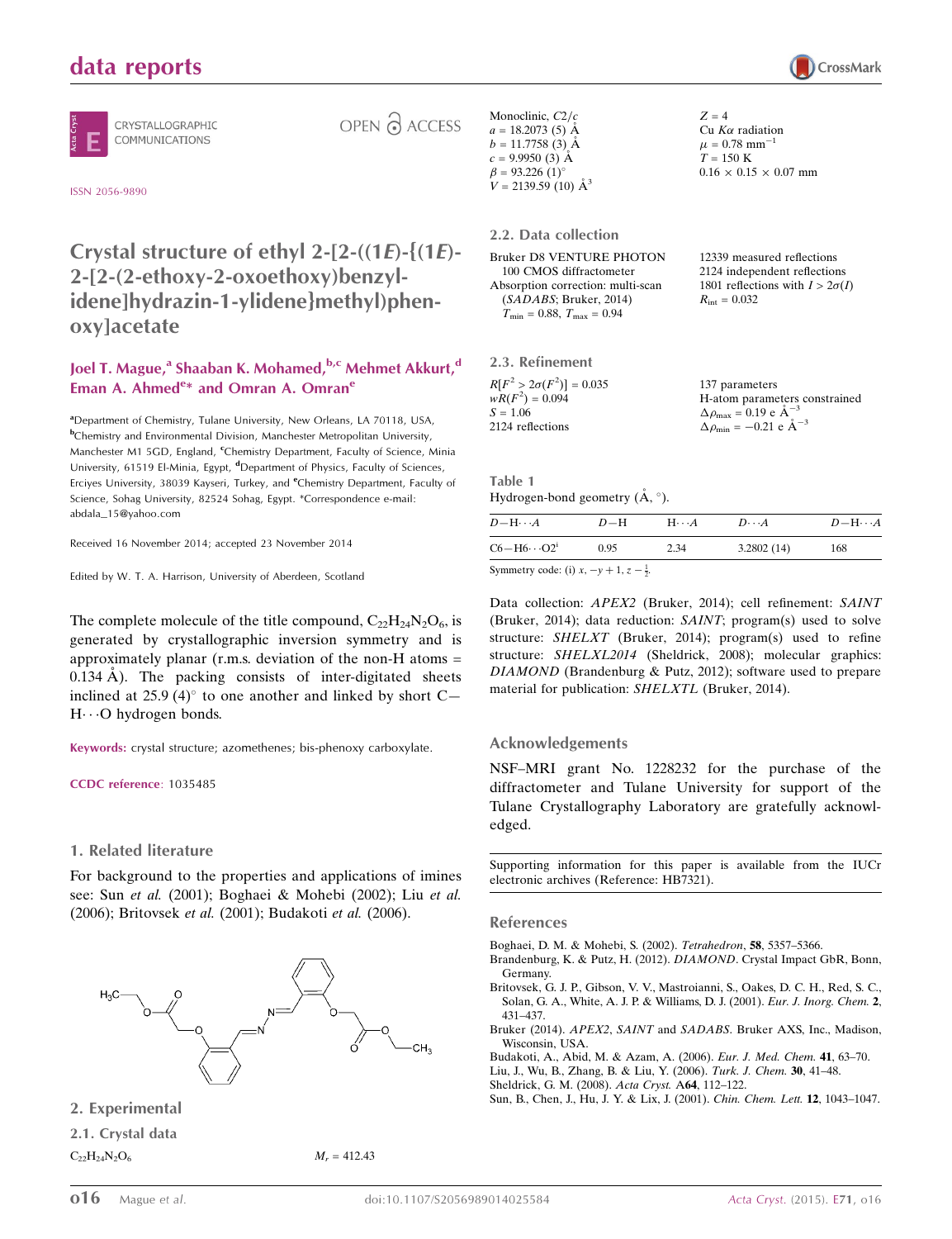# **supporting information**

*Acta Cryst.* (2015). E**71**, o16 [doi:10.1107/S2056989014025584]

# Crystal structure of ethyl 2-[2-((1*E*)-{(1*E*)-2-[2-(2-ethoxy-2-oxoethoxy)benzyl**idene]hydrazin-1-ylidene}methyl)phenoxy]acetate**

## **Joel T. Mague, Shaaban K. Mohamed, Mehmet Akkurt, Eman A. Ahmed and Omran A. Omran**

#### **S1. Comment**

Imines are used as catalysts, in medicine as antibiotics and anti-inflammatory agents and in industry as anticorrosion agents (Sun *et al.*, 2001; Boghaei & Mohebi, 2002; Liu *et al.*, 2006; Britovsek *et al.*, 2001; Budakoti *et al.*, 2006). Based on these finding we report here the synthesis and crystal structure of the title compound.

The title molecule has crystallographically imposed centrosymmetry with an "extended" conformation in which the central portion is almost planar. Intermolecular C6—H6···O2 hydrogen bonds (Table 1) assemble the molecules into interpenetrating sheets which are inclined to (100) by 24.0 and 24.3° and to one another by 25.9° (Figs. 2 and 3).

#### **S2. Experimental**

A mixture of 1 mmol (326 mg) of ethyl (2-{(*Z*)-[(2*E*)-(2-hydroxybenzylidene)hydrazono]methyl}phenoxy)acetate and 1 mmol (167 mg) of ethyl bromoacetate in 30 ml of ethanol was heated under reflux for 24 h. The resulting solid product was filtered off, dried and recrystallized from dichlomethane solution to furnish pale yellow blocks in 90% yield (m.p. 383 K).

#### **S3. Refinement**

H-atoms were placed in calculated positions  $(C-H = 0.95 - 0.98 \text{ Å})$  and included as riding contributions with isotropic displacement parameters 1.2 - 1.5 times those of the attached carbon atoms.



#### **Figure 1**

The title compound showing 50% probability ellipsoids. Primed atoms are related to their unprimed counterparts by the crystallographic center.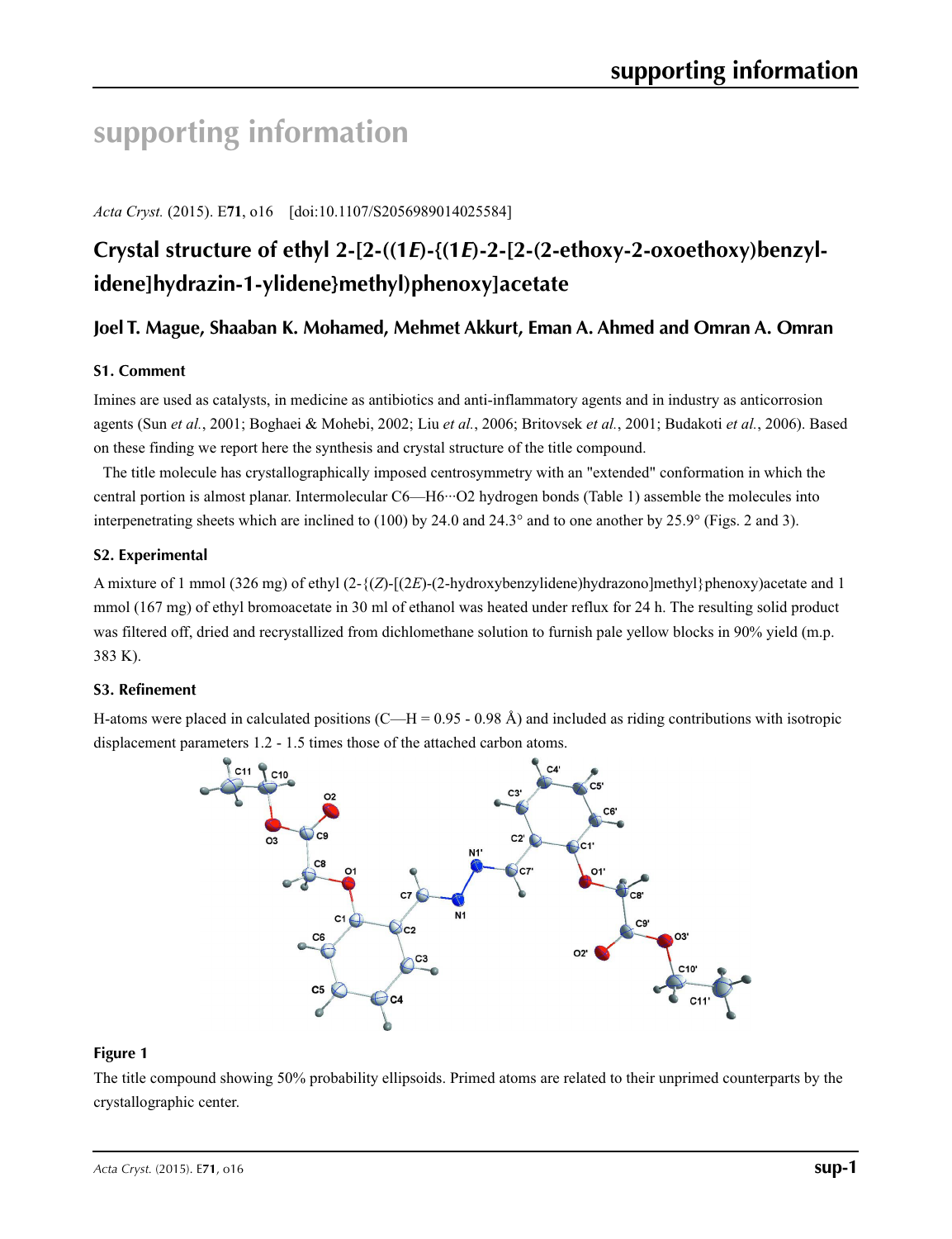$\frac{1}{2}$   $\frac{1}{2}$ 



### **Figure 2**

Packing viewed down the *a* axis with C—H<sup>··</sup>·O interactions shown by dotted lines.



#### **Figure 3**

Elevation view of the interpentrating layer packing.

## **Ethyl 2-[2-((1***E***)-{(1***E***)-2-[2-(2-ethoxy-2-oxoethoxy)benzylidene]hydrazin-1-ylidene}methyl)phenoxy]acetate**

| $F(000) = 872$<br>$D_x = 1.280$ Mg m <sup>-3</sup><br>Cu Ka radiation, $\lambda = 1.54178$ Å<br>Cell parameters from 7734 reflections<br>$\theta$ = 4.5–72.3°<br>$\mu = 0.78$ mm <sup>-1</sup><br>$T = 150 \text{ K}$<br>Block, pale yellow<br>$0.16 \times 0.15 \times 0.07$ mm | Crystal data                      |  |
|----------------------------------------------------------------------------------------------------------------------------------------------------------------------------------------------------------------------------------------------------------------------------------|-----------------------------------|--|
|                                                                                                                                                                                                                                                                                  | $C_{22}H_{24}N_2O_6$              |  |
|                                                                                                                                                                                                                                                                                  | $M_r = 412.43$                    |  |
|                                                                                                                                                                                                                                                                                  | Monoclinic, C2/c                  |  |
|                                                                                                                                                                                                                                                                                  | $a = 18.2073(5)$ Å                |  |
|                                                                                                                                                                                                                                                                                  | $b = 11.7758(3)$ Å                |  |
|                                                                                                                                                                                                                                                                                  | $c = 9.9950(3)$ Å                 |  |
|                                                                                                                                                                                                                                                                                  | $\beta$ = 93.226 (1) <sup>o</sup> |  |
|                                                                                                                                                                                                                                                                                  | $V = 2139.59(10)$ Å <sup>3</sup>  |  |
|                                                                                                                                                                                                                                                                                  | $Z=4$                             |  |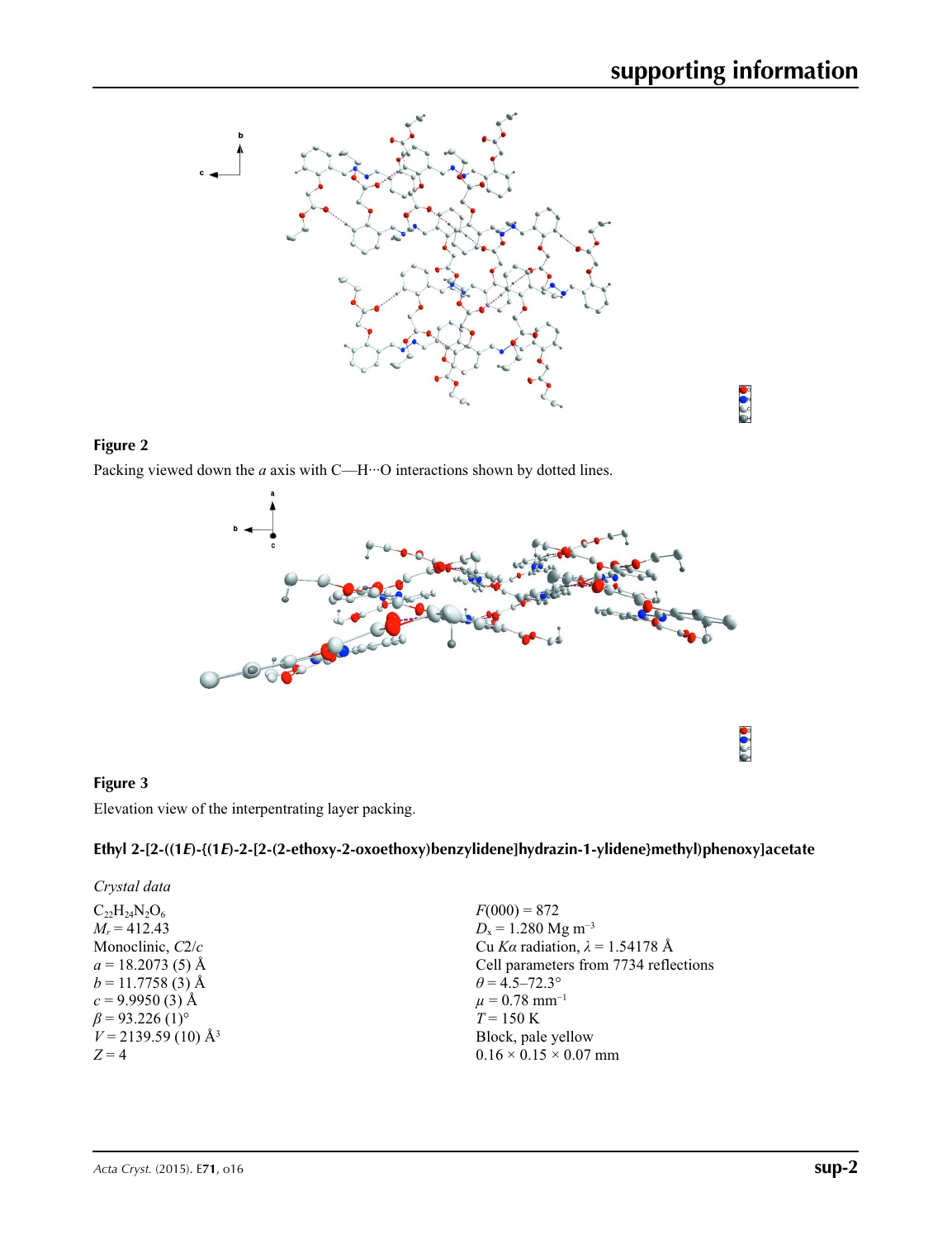*Data collection*

| Bruker D8 VENTURE PHOTON 100 CMOS                      | $T_{\rm min} = 0.88$ , $T_{\rm max} = 0.94$                             |
|--------------------------------------------------------|-------------------------------------------------------------------------|
| diffractometer                                         | 12339 measured reflections                                              |
| Radiation source: INCOATEC $I\mu S$ micro-focus        | 2124 independent reflections                                            |
| source                                                 | 1801 reflections with $I > 2\sigma(I)$                                  |
| Mirror monochromator                                   | $R_{\text{int}} = 0.032$                                                |
| Detector resolution: $10.4167$ pixels mm <sup>-1</sup> | $\theta_{\text{max}} = 72.3^{\circ}, \theta_{\text{min}} = 4.5^{\circ}$ |
| $\omega$ scans                                         | $h = -22 \rightarrow 22$                                                |
| Absorption correction: multi-scan                      | $k = -13 \rightarrow 14$                                                |
| (SADABS; Bruker, 2014)                                 | $l = -12 \rightarrow 12$                                                |
| Refinement                                             |                                                                         |
| Refinement on $F^2$                                    | Secondary atom site location: difference Fourier                        |
| Least-squares matrix: full                             | map                                                                     |
| $R[F^2 > 2\sigma(F^2)] = 0.035$                        | Hydrogen site location: inferred from                                   |
| $wR(F^2) = 0.094$                                      | neighbouring sites                                                      |
| $S = 1.06$                                             | H-atom parameters constrained                                           |
| 2124 reflections                                       | $w = 1/[\sigma^2(F_0^2) + (0.0498P)^2 + 0.7328P]$                       |
| 137 parameters                                         | where $P = (F_o^2 + 2F_c^2)/3$                                          |
| 0 restraints                                           | $(\Delta/\sigma)_{\text{max}}$ < 0.001                                  |
| Primary atom site location: structure-invariant        | $\Delta \rho_{\text{max}} = 0.19 \text{ e A}^{-3}$                      |
| direct methods                                         | $\Delta \rho_{\rm min} = -0.21$ e Å <sup>-3</sup>                       |

#### *Special details*

**Geometry**. All e.s.d.'s (except the e.s.d. in the dihedral angle between two l.s. planes) are estimated using the full covariance matrix. The cell e.s.d.'s are taken into account individually in the estimation of e.s.d.'s in distances, angles and torsion angles; correlations between e.s.d.'s in cell parameters are only used when they are defined by crystal symmetry. An approximate (isotropic) treatment of cell e.s.d.'s is used for estimating e.s.d.'s involving l.s. planes.

**Refinement**. Refinement of  $F^2$  against ALL reflections. The weighted R-factor wR and goodness of fit *S* are based on  $F^2$ , conventional *R*-factors *R* are based on *F*, with *F* set to zero for negative  $F^2$ . The threshold expression of  $F^2 > \sigma(F^2)$  is used only for calculating *R*-factors(gt) *etc*. and is not relevant to the choice of reflections for refinement. *R*-factors based on *F*<sup>2</sup> are statistically about twice as large as those based on *F*, and *R*- factors based on ALL data will be even larger. H-atoms were placed in calculated positions (C—H = 0.95 - 0.98 Å) and included as riding contributions with isotropic displacement parameters 1.2 - 1.5 times those of the attached carbon atoms.

*Fractional atomic coordinates and isotropic or equivalent isotropic displacement parameters (Å<sup>2</sup>)* 

|                | $\boldsymbol{x}$ | v           | Ζ           | $U_{\rm iso} * / U_{\rm eq}$ |  |
|----------------|------------------|-------------|-------------|------------------------------|--|
| O <sub>1</sub> | 0.65269(5)       | 0.39734(7)  | 0.64113(8)  | 0.0303(2)                    |  |
| O <sub>2</sub> | 0.60379(5)       | 0.59761(8)  | 0.72472(8)  | 0.0394(2)                    |  |
| O <sub>3</sub> | 0.57361(5)       | 0.65089(7)  | 0.51290(8)  | 0.0310(2)                    |  |
| N1             | 0.74455(5)       | 0.21539(8)  | 0.94262(9)  | 0.0274(2)                    |  |
| C <sub>1</sub> | 0.66504(6)       | 0.28591(9)  | 0.60919(11) | 0.0247(2)                    |  |
| C <sub>2</sub> | 0.69652(6)       | 0.21893(9)  | 0.71363(10) | 0.0240(2)                    |  |
| C <sub>3</sub> | 0.70953(6)       | 0.10397(10) | 0.68869(12) | 0.0283(3)                    |  |
| H <sub>3</sub> | 0.7311           | 0.0577      | 0.7581      | $0.034*$                     |  |
| C <sub>4</sub> | 0.69152(7)       | 0.05673(10) | 0.56450(12) | 0.0314(3)                    |  |
| H4             | 0.6996           | $-0.0218$   | 0.5492      | $0.038*$                     |  |
| C <sub>5</sub> | 0.66146(7)       | 0.12522(11) | 0.46220(12) | 0.0308(3)                    |  |
| H <sub>5</sub> | 0.6497           | 0.0930      | 0.3765      | $0.037*$                     |  |
| C <sub>6</sub> | 0.64838(6)       | 0.23969(10) | 0.48302(11) | 0.0277(3)                    |  |
| H <sub>6</sub> | 0.6283           | 0.2859      | 0.4121      | $0.033*$                     |  |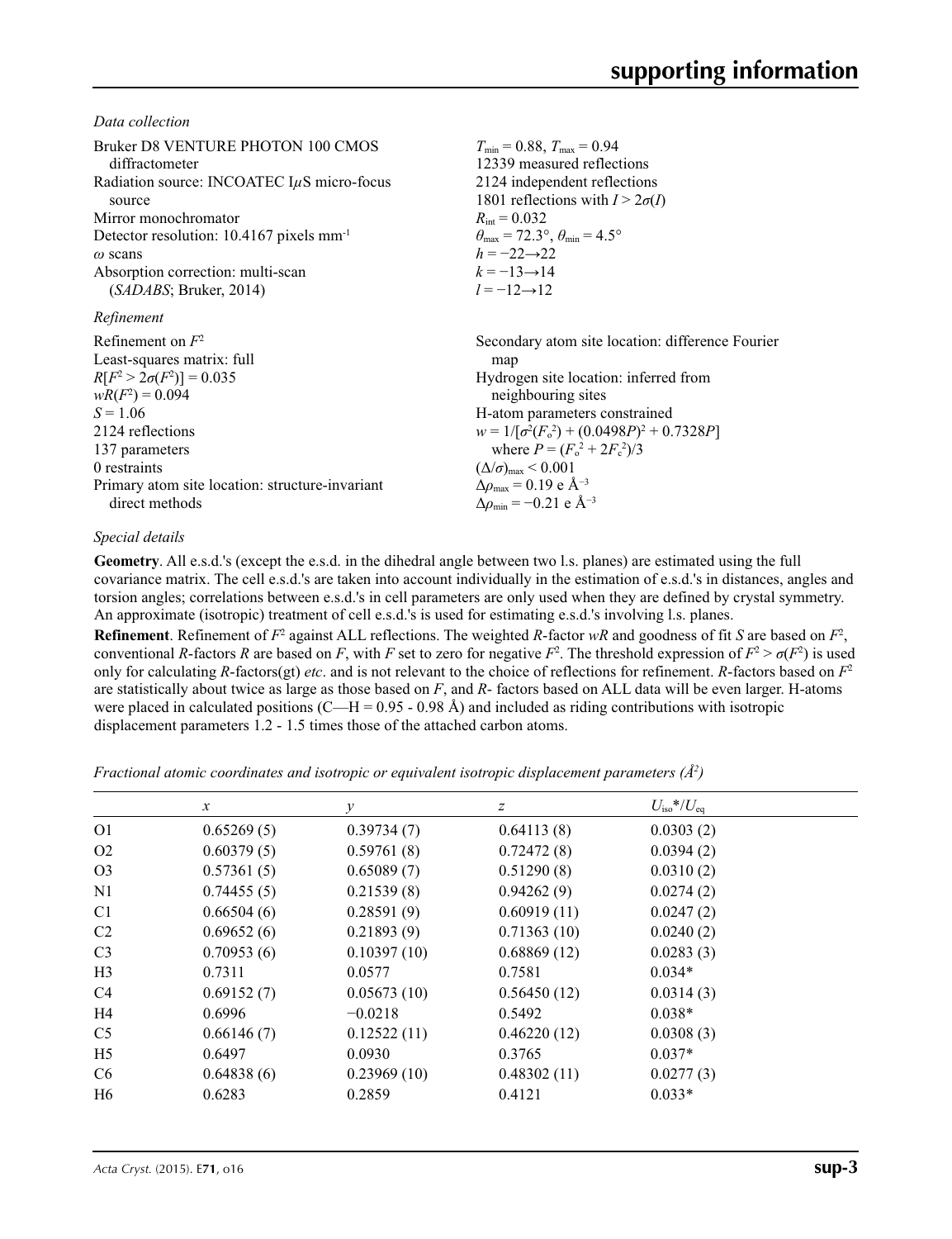| C7               | 0.71462(6) | 0.27139(9)  | 0.84382(11) | 0.0253(2) |
|------------------|------------|-------------|-------------|-----------|
| H7               | 0.7039     | 0.3496      | 0.8557      | $0.030*$  |
| C8               | 0.61552(7) | 0.46587(10) | 0.54257(11) | 0.0284(3) |
| H <sub>8</sub> A | 0.5696     | 0.4282      | 0.5085      | $0.034*$  |
| H8B              | 0.6470     | 0.4784      | 0.4664      | $0.034*$  |
| C9               | 0.59814(6) | 0.57753(10) | 0.60731(11) | 0.0274(3) |
| C10              | 0.55682(7) | 0.76451(11) | 0.55916(13) | 0.0378(3) |
| H10A             | 0.6004     | 0.7979      | 0.6081      | $0.045*$  |
| H10B             | 0.5159     | 0.7618      | 0.6203      | $0.045*$  |
| C <sub>11</sub>  | 0.53530(8) | 0.83464(12) | 0.43762(16) | 0.0463(4) |
| H11A             | 0.5767     | 0.8387      | 0.3793      | $0.069*$  |
| H11B             | 0.5221     | 0.9114      | 0.4656      | $0.069*$  |
| H11C             | 0.4930     | 0.7995      | 0.3887      | $0.069*$  |
|                  |            |             |             |           |

*Atomic displacement parameters (Å2 )*

|                | $U^{11}$  | $L^{22}$  | $U^{33}$  | $U^{12}$     | $U^{13}$     | $U^{23}$     |
|----------------|-----------|-----------|-----------|--------------|--------------|--------------|
| O <sub>1</sub> | 0.0445(5) | 0.0230(4) | 0.0226(4) | 0.0049(3)    | $-0.0062(3)$ | 0.0004(3)    |
| O <sub>2</sub> | 0.0579(6) | 0.0364(5) | 0.0234(4) | 0.0062(4)    | $-0.0031(4)$ | $-0.0042(4)$ |
| O <sub>3</sub> | 0.0402(5) | 0.0251(4) | 0.0273(4) | 0.0064(3)    | $-0.0017(3)$ | 0.0001(3)    |
| N1             | 0.0353(5) | 0.0252(5) | 0.0214(5) | $-0.0008(4)$ | $-0.0014(4)$ | 0.0006(4)    |
| C <sub>1</sub> | 0.0270(5) | 0.0233(6) | 0.0241(5) | $-0.0009(4)$ | 0.0031(4)    | 0.0011(4)    |
| C <sub>2</sub> | 0.0257(5) | 0.0250(6) | 0.0215(5) | $-0.0021(4)$ | 0.0025(4)    | 0.0017(4)    |
| C <sub>3</sub> | 0.0310(6) | 0.0254(6) | 0.0285(6) | 0.0003(4)    | 0.0015(4)    | 0.0041(4)    |
| C <sub>4</sub> | 0.0381(7) | 0.0235(6) | 0.0327(6) | 0.0008(5)    | 0.0018(5)    | $-0.0033(5)$ |
| C <sub>5</sub> | 0.0359(6) | 0.0323(6) | 0.0242(6) | 0.0000(5)    | 0.0010(5)    | $-0.0049(5)$ |
| C6             | 0.0320(6) | 0.0294(6) | 0.0217(5) | 0.0002(4)    | 0.0000(4)    | 0.0015(4)    |
| C7             | 0.0295(6) | 0.0229(5) | 0.0234(5) | $-0.0010(4)$ | 0.0020(4)    | 0.0020(4)    |
| C8             | 0.0366(6) | 0.0258(6) | 0.0221(5) | 0.0030(4)    | $-0.0036(4)$ | 0.0017(4)    |
| C9             | 0.0293(6) | 0.0280(6) | 0.0245(5) | 0.0003(4)    | $-0.0018(4)$ | $-0.0001(4)$ |
| C10            | 0.0436(7) | 0.0268(6) | 0.0432(7) | 0.0086(5)    | 0.0032(6)    | $-0.0040(5)$ |
| C11            | 0.0472(8) | 0.0350(7) | 0.0578(9) | 0.0141(6)    | 0.0135(7)    | 0.0127(7)    |

*Geometric parameters (Å, º)*

| $O1-C1$                | 1.3720(14) | $C4 - H4$    | 0.9500     |
|------------------------|------------|--------------|------------|
| $O1-C8$                | 1.4159(13) | $C5-C6$      | 1.3867(17) |
| $O2-C9$                | 1.1958(14) | $C5 - H5$    | 0.9500     |
| $O3 - C9$              | 1.3374(14) | $C6 - H6$    | 0.9500     |
| $O3 - C10$             | 1.4537(14) | $C7 - H7$    | 0.9500     |
| $N1-C7$                | 1.2831(14) | $C8-C9$      | 1.5070(15) |
| $N1 - N1$ <sup>i</sup> | 1.4121(18) | $C8 - H8A$   | 0.9900     |
| $C1-C6$                | 1.3912(15) | $C8 - H8B$   | 0.9900     |
| $C1-C2$                | 1.4046(15) | $C10 - C11$  | 1.5025(19) |
| $C2-C3$                | 1.3991(16) | $C10-H10A$   | 0.9900     |
| $C2-C7$                | 1.4613(15) | $C10-H10B$   | 0.9900     |
| $C3-C4$                | 1.3827(16) | $C11 - H11A$ | 0.9800     |
| $C3-H3$                | 0.9500     | $C11 - H11B$ | 0.9800     |
|                        |            |              |            |